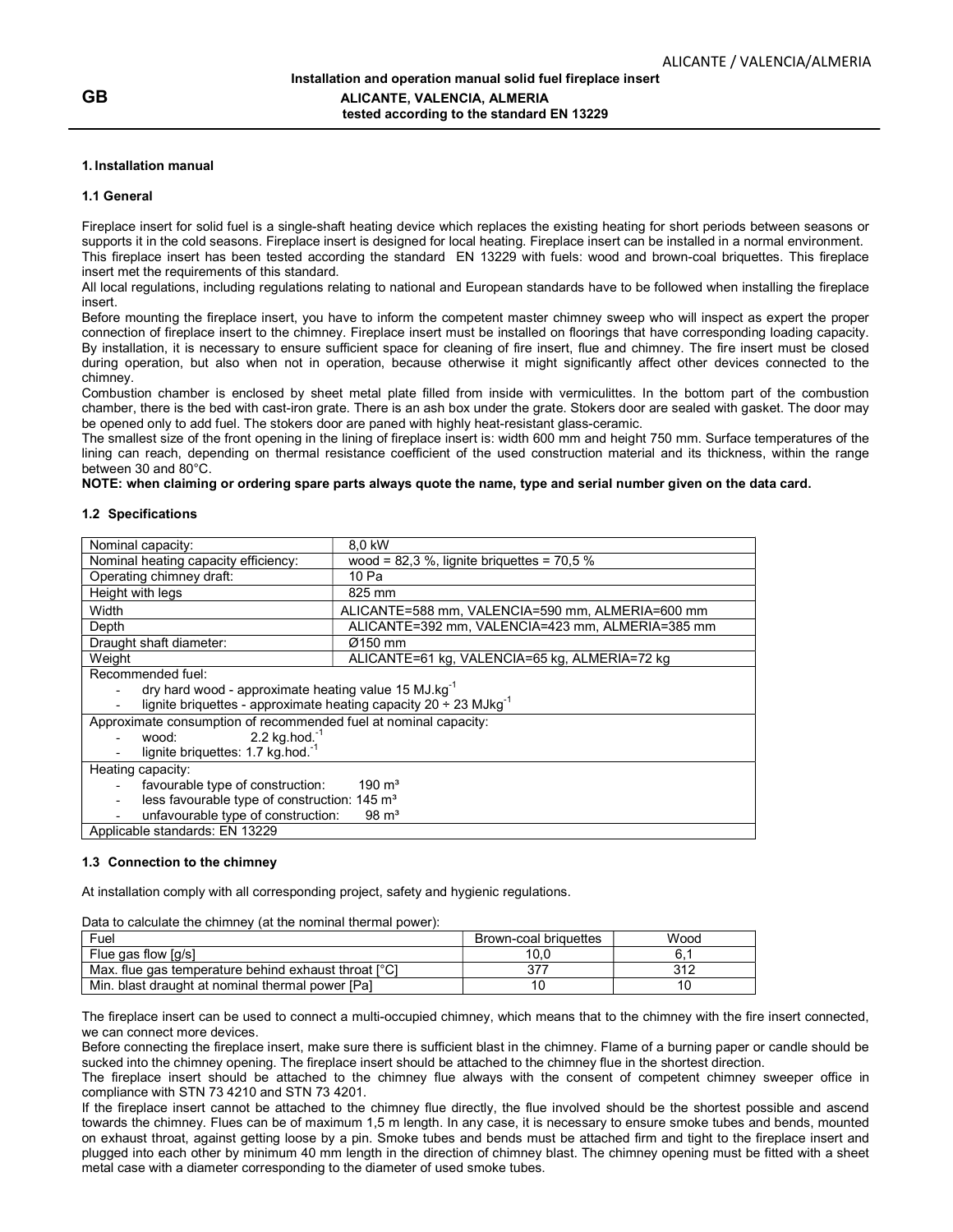Correct and incorrect connection of fireplace insert to the chimney is displayed in Figure 1.



Figure 1

To ensure a failure-free operation, the chimney blast must be kept at 10 Pa (measured inside of smoke tube behind the fireplace insert). As the chimney blast can be affected by changeable factors, as the outside air temperature, combustion temperature, chimney lining, wind power, etc., it varies during the year. Therefore it is recommended to install a damper inside of the chimney. To ensure a failure-free operation, the chimney blast must be kept at 10 Pa (measured inside of smoke tube behind the fireplace insert). As the chimney blast can be affected by changeable factors, as the outside air temper

The fireplace insert can reach the specified performance and efficiency as long as it is connected to a chimney with sufficient blast draught. The chimney´s cross section must be 150x150 mm, and minimum height 5 meters.

# 1.4 Space venting

The fireplace insert operation requires sufficient space venting, meaning incoming flow of outside air into the space where the fireplace insert is operated. That can be done through an open window or open external door. However, it is safer, if together with the installation of fireplace insert a special opening is made in the external wall, in the area where fireplace insert is mounted, in order to ensure of fireplace insert a special opening is made in the external wall, in the area where fireplace insert is mounted, in order to ensure<br>sufficient incoming air flow for combustion. Adjustable ventilation grille, opened and c opening. The fireplace insert needs for wood combustion up to 20  $\mathrm{m}^3$  of fresh air per hour. Ire a failure-free operation, the chimney blast must be kept at 10 Pa (measured inside of smoke tube behind the fireplace<br>As the chimney blast can be affected by changeable factors, as the outside air temperature, combusti

Insufficient air flow runs counter to proper operation of fireplace inserts and is a threat to your safety!

Insufficient air flow runs counter to proper operation of fireplace inserts and is a threat to your safety!<br>Let the installation of your fireplace insert, its connection to chimney and venting be tested by a competent chim your area!

# 1.5 Fire safety

It is obligatory to strictly adhere to the rules of fire safety covered by STN 92 0300.

In case of nearby flammable building material or objects with combustibility degree B, C1 and C2 according to STN 73 0823, pl fireplace insert with appropriate flue at safe distance which is at minimum 400 mm from these objects. In case of nearby flammable building material or objects with combustibility degree B, C1 and C2 according to STN 73 0823, place the

Safe distance should be doubled if the fireplace insert with flue was standing close to material with the combustibility degree C3. The same applies if the degree of combustibility for the material cannot be proved. strictly adhere to the rules of fire safety covered by STN 92 0300.<br>
if lammable building material or objects with combustibility degree B, C1 and C2 according to STN 73 0823, place the<br>
ith appropriate flue at safe distan

Safe distance can be decreased to half in case of using a nonflammable, heat-insulating shading board, mii such a way there is 25 mm gap left between the board and the protected flammable object. Safe distance should be doubled if the fireplace insert with flue was standing close to material with the combustibility degree C3. The same applies if the degree of combustibility for the material cannot be proved.<br>Safe d

such a way there is 25 mm gap left between the board and the protected flammable object.<br>If the flooring is made of flammable material, place the fireplace insert on nonflammable, heat-insulating pad with d exceeding the contour of fireplace insert by 300 mm in the front and by 100 mm on all other sides. The smallest dimensions of the pad and the location method are displayed in Figure 2. Shading board placed on the protected object must exceed the contour of fireplace insert, including the smoke tubes, by at least 150 mm on each side and at least 300 mm above the upper area. insert, including the smoke tubes, by at least 150 mm on each side and at least 300 mm above the upper area.<br>In case of fire in chimney follow the fire safety rules.<br>Safe distance between the outer skin of fireplace insert exceeding the contour of fireplace insert by 300 mm in the front and by 100 mm on all other sides. The smallest dimensions of the pad<br>and the location method are displayed in Figure 2. Shading board placed on the protected

In case of fire in chimney follow the fire safety rules.

Minimum dimensions of air intake of interior air are 20x20 cm.

Minimum dimensions of exhaust outlet of heated air are double the size of air intake.

The fireplace insert lining must be of fireproof material.

## 2. Operation manual

## 2.1 Important safety instructions

In case of conditions leading to danger of temporarily present flammable gases or when there is a danger of fire or explosion (e.g. bonding of floor coverings), the fireplace insert must be shut off before the danger arises. In case of conditions leading to danger of temporarily present flammable gases or when there is a danger of fire or explosion (e.g.<br>bonding of floor coverings), the fireplace insert must be shut off before the danger arise

children close to the fireplace insert in operation.

No flammable liquids can be used to heat up.

# IT IS FORBIDDEN TO INCREASE THE NOMINAL THERMAL POWER OF THE FIREPLACE INSERT USING FLAMMABLE LIQUIDS.

The fireplace insert cannot be operated with stoker door open.

Ash has to be disposed of carefully, and placed in nonflammable containers with cover; hot ash cannot be placed in ash bins or kept in open air. Ash has to be disposed of carefully, and placed in nonflammable containers with cover; hot ash cannot be placed in ash bins or kept in<br>open air.<br>Damaged or nonoperational fireplace insert cannot be used. The user must prov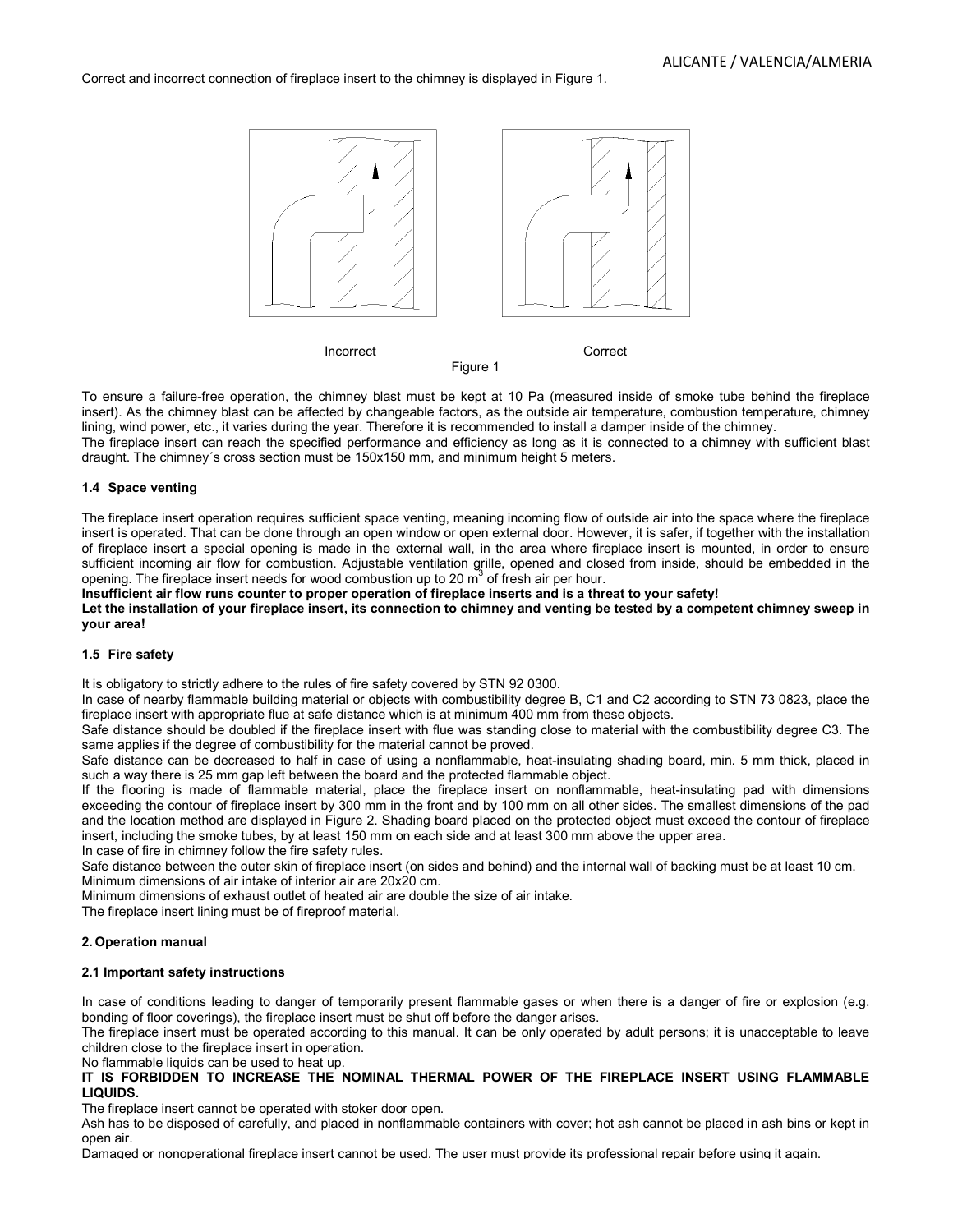During operation, all air supplies to fireplace insert must not be closed.

During operation, it is necessary to monitor the functions of the fireplace insert and the fire safety. You must check the amount of fuel in the hearth, sooting of the grate, conditions of control mechanisms of combustion air, if the door is closed and if the surrounding is clean.

Broken vermiculitte brick in hearth is no obstacle to further use of fireplace insert. This does not apply to ceiling vermiculite.

When used simultaneously with other heating device, proper area venting must be provided (see part 1.4).

## 2.2 Fuel

This fireplace insert is intended for use of: wood, brown-coal briquettes 7", 6" long.

Emission standard dictates that only naturally dried wood (humidity content max. 20%) can be used. Wet wood causes strong tar condensation. The most suitable are wooden logs with diameter of 30 cm and 30 cm long, stored in dry place for at least 2 years. Most suitable are: beech, oak, hornbeam, birch and fruit trees wood.

Only fuel mentioned above can be used.

Unacceptable for use is also: carbon grit, finely chopped chips, bark and chipboard waste, wet wood and wood treated by a prophylactic, paper and pasteboard (except heating up).

Waste combustion is forbidden by Law of protection against emissions.

Combustion gases produced by waste combustion can threaten your health and cause damage to chamotte and metal parts of your fireplace insert and to your chimney.

## 2.3 Fire inserts setting

The fireplace insert has one control valve for air supply and control of primary and secondary air flow situated under the door. NOTE: the control mechanisms can be very hot! Use the glove supplied as an accessory for manipulation of hot objects.

## 2.4 Heating up

Before heating up you must open air supplier. At the same time, ensure air supply to the room (see part 1.4). Recommended fuel should be supplied at the nominal thermal power in intervals of one hour.

Fire is set up using paper and thin wooden chips. Never use petrol, alcohol, kerosene, etc. Place a layer of wooden logs and briquettes on the fire.

#### Never use more than three wooden logs as fuel load.

When using the fireplace insert for the first time, heat it up with a small fire. First, wait until the fire becomes bigger so that the fireplace insert could slowly and evenly extend and the fireplace body will not suffer any damage due to temperature tension.

In case of difficulties with heating up (weather changes, cold chimney, etc.), local fire is set up in the fireplace insert using paper to heat it up better. During heating up it is necessary to check on the combustion and constantly monitor the fireplace insert. The fireplace insert is covered with heatproof paint that hardens at higher temperatures. Therefore smell is produced during the first phase of heating up. For this reason, especially at the first use, sufficient venting must be provided. We do not recommend touching the external paint of the fireplace insert when using for the first time, because it is not yet hardened and it could be damaged.

## 2.5 Normal operation

Nominal heating capacity of fireplace heater is 8,0 kW and it is obtained at minimum supply pressure of 10 Pa.

| Fuel         | Wood logs<br>(25 cm length, 30 cm circumference) | Lignite briquettes |
|--------------|--------------------------------------------------|--------------------|
| Maximum dose | 2,2 kg/hour                                      | 1,7 kg/hour        |
| Slider       | pull out 10 mm                                   | fully open         |
| Burning time | $1.0$ hour                                       | $1.0$ hour         |

When burning wood, set the slider (pull out to 10 mm) so that the primary combustion air intake is completely closed and the secondary combustion air intake is fully open.

When burning lignite briquettes set the slider (pull out completely) so that both primary and secondary air intakes are fully open. The combustion air slider is below the firing door.

Quantity and adjustment of combustion air for moderate operation:

| Fuel                | Lignite briquettes  |
|---------------------|---------------------|
| Maximum dose        | approx. 1,7 kg/hour |
| Slider              | open at 5 mm        |
| <b>Burning time</b> | approx. 2 hours     |

Besides the setting of combustion air slider, the chimney is a very important factor affecting the intensity of combustion and thus the heating performance of your fireplace insert. Increased chimney blast needs smaller supply of combustion air, decreased chimney blast requires larger supply of combustion air.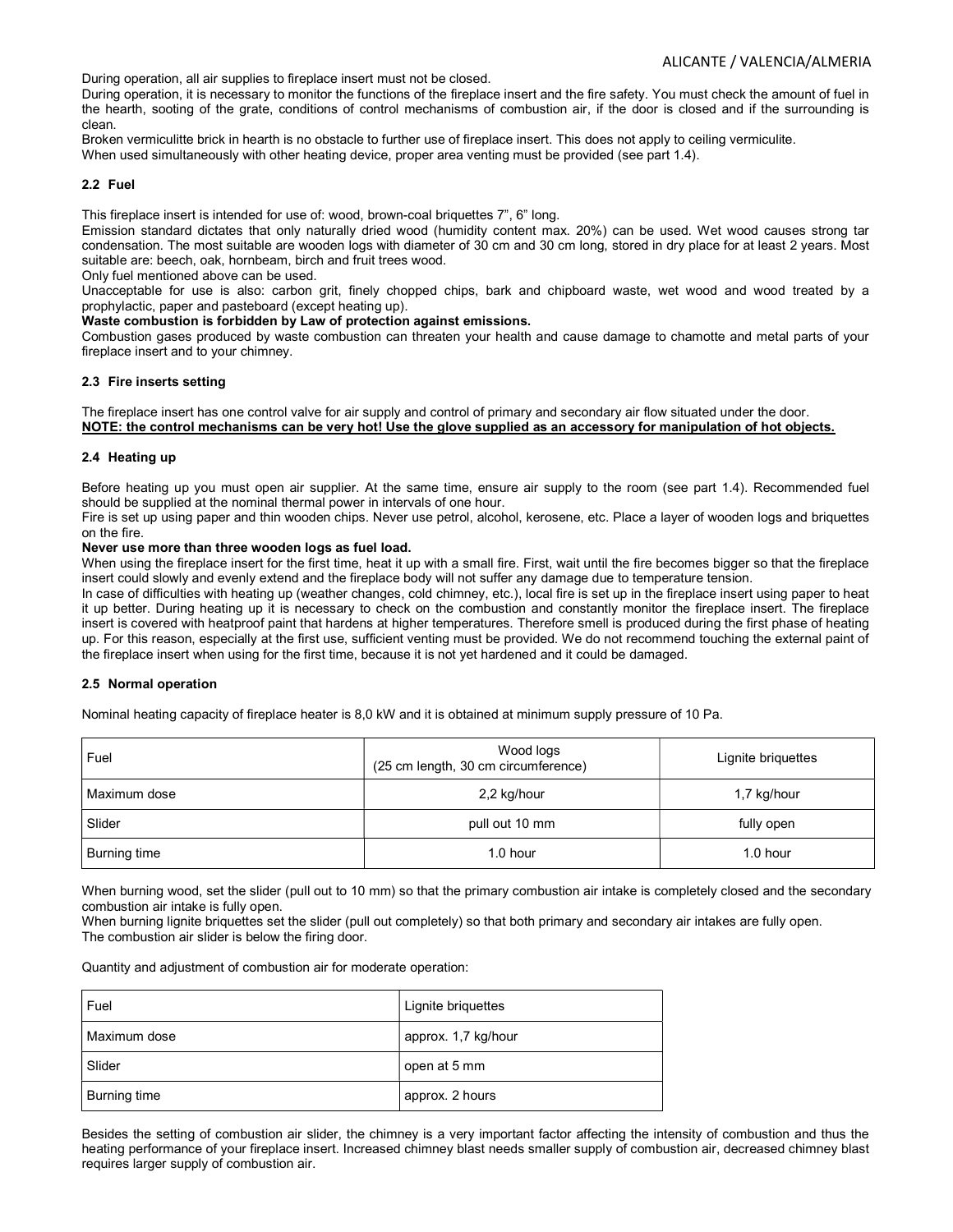When using wooden logs, the supply of combustion air should be reduced at the beginning, until the wood gets completely burnt through (little fire). If such a procedure causes very high heating performance, lower amount of fuel should be used. Optimal control of combustion requires experience, especially when the chimney blast is not constant or the fuel wood used is of changeable quality. When the chimney blast is too strong or when there is too much fuel in the hearth, there is danger of overheating the paint of fireplace insert. The paint becomes silver-white and shortly starts to peel off the fireplace insert. The manufacturer does not assume any responsibility for this kind of paint damage. You can repair this failure by fireplace paint (spray).

#### 2.6 Between-seasons operation

When the outside temperatures reach above around 15°C, it can happen with low combustion performance, and in certain conditions, that the chimney blast is endangered, not drawing the combustion gases completely away (smoke, combustion gases smell). In such case, clean the grate and increase the supply of combustion air. Add smaller and smaller amounts of fuel and clean the grate more often. Close the door and the valves of air supply of other devices connected to the same chimney, which are not in use. Check the cleaning openings of the chimney for tightness.

# 2.7 Ash removing

To ensure failure-free operation it is necessary to remove the ash from the fireplace insert on time and regularly. The ash box must be emptied in time to enable the combustion air flow through the grate. Otherwise, there is danger that ash under grate would prevent air from flowing and the grate would get overheated and deformed due to the lack of cooling. Ash must be removed from the fireplace insert before putting fuel inside.

# 2.8 Cleaning and maintenance

Depending on frequency of use, the fireplace insert must be cleaned once or more times per year (in cold state). Cleaning is executed as follows:

Smoke tube is removed and cleaned outside in appropriate container. Accumulation area of combustion waste may be cleaned using a steel brush and vacuum cleaner. Subsequently, the smoke tube must be reset between the chimney and the exhaust throat of the fireplace insert.

#### NOTE: The fireplace insert can only be used again after cleaning when all parts removed for cleaning have been returned back.

The fireplace insert is covered on the outside with heatproof paint. When the paint is hardened (after few hours at nominal thermal power), it can be cleaned on surface using dry towel.

This heatproof paint is not resistant to humidity. Therefore do not put any wet objects on the fireplace insert, it could produce rust spots. The glass in stoker door can be cleaned using a common glass cleaner, when only light sediment appears. Hard sediment can be removed using a burning cleaner or with fine steel wool.

NOTE: the glass can have sharp edges; therefore use protective gloves when replacing the glass!

If the fireplace insert has not been used for a longer period, before starting to use it again it is necessary to check possible obstruction in the fireplace insert, flue or chimney.

## 2.9 Problem sources and their solving

In case of failures (e.g. smoke) appearing during operation, contact your local competent chimney sweeper. If damage is caused to the fireplace insert, contact the shop where you purchased the fireplace insert. These are the most common failures, their sources and solutions

| <b>Type of failure</b> | Possible cause                    | <b>Solution</b>                                                              |
|------------------------|-----------------------------------|------------------------------------------------------------------------------|
| Smell creating         | Used protective paint drying out, | Operate the fireplace insert according to the operation manual for few hours |
|                        | evaporation of oil residues       | at low power. Then heat for few hours at maximum power.                      |
| thermal<br>Too<br>low  | Selected power is too small.      | Let the heat necessity be checked by an expert.                              |
| power                  | Insufficient chimney blast.       |                                                                              |
|                        |                                   | Chimney blast must be at least 10 Pa! Check the chimney for tightness.       |
|                        |                                   | Doors of other devices connected to the chimney must be closed tight.        |
|                        |                                   | Ensure tightness of cleaning covers. Possibly use 1,5 m long vertical smoke  |
|                        | Smoke<br>tube is<br>incorrectly   | tube (slope path).                                                           |
|                        | connected                         | Check the smoke tube.                                                        |
| Fireplace<br>insert    | Smoke is insufficiently drawn     | The cause is nearly always in the area of combustion gases route. Check the  |
| reeks and smokes       | away (obstructed chimney or       | smoke tubes and chimney blast, if possible, consult a chimney sweeper.       |
|                        | return flow in chimney)           |                                                                              |
|                        | Chimney is too weak               |                                                                              |
|                        | Combustion of wet wood            | Only use well dried wood.                                                    |
| Glass in stoker door   | Incorrect combustion, e.g. wet    | Only use well dried wood.                                                    |
| gets quickly<br>dirty  | wood                              |                                                                              |
| with soot              | Smoke is insufficiently drawn     | Check the smoke tubes and chimney blast, if possible, consult a chimney      |
|                        | away (obstructed chimney or       | sweeper.                                                                     |
|                        | return flow in chimney)           |                                                                              |
| Fireplace<br>insert    | Sealing of stoker door<br>is      | Change the seal.                                                             |
| heats too strong       | damaged                           |                                                                              |
| Curl of smoke          | Sometimes obstructed chimney      | Consult a chimney sweeper.                                                   |
|                        | or return flow in chimney         |                                                                              |
|                        | When all air suppliers<br>are     |                                                                              |
|                        | closed                            | During operation, all air suppliers cannot be closed.                        |
|                        | Too much fuel in hearth           |                                                                              |